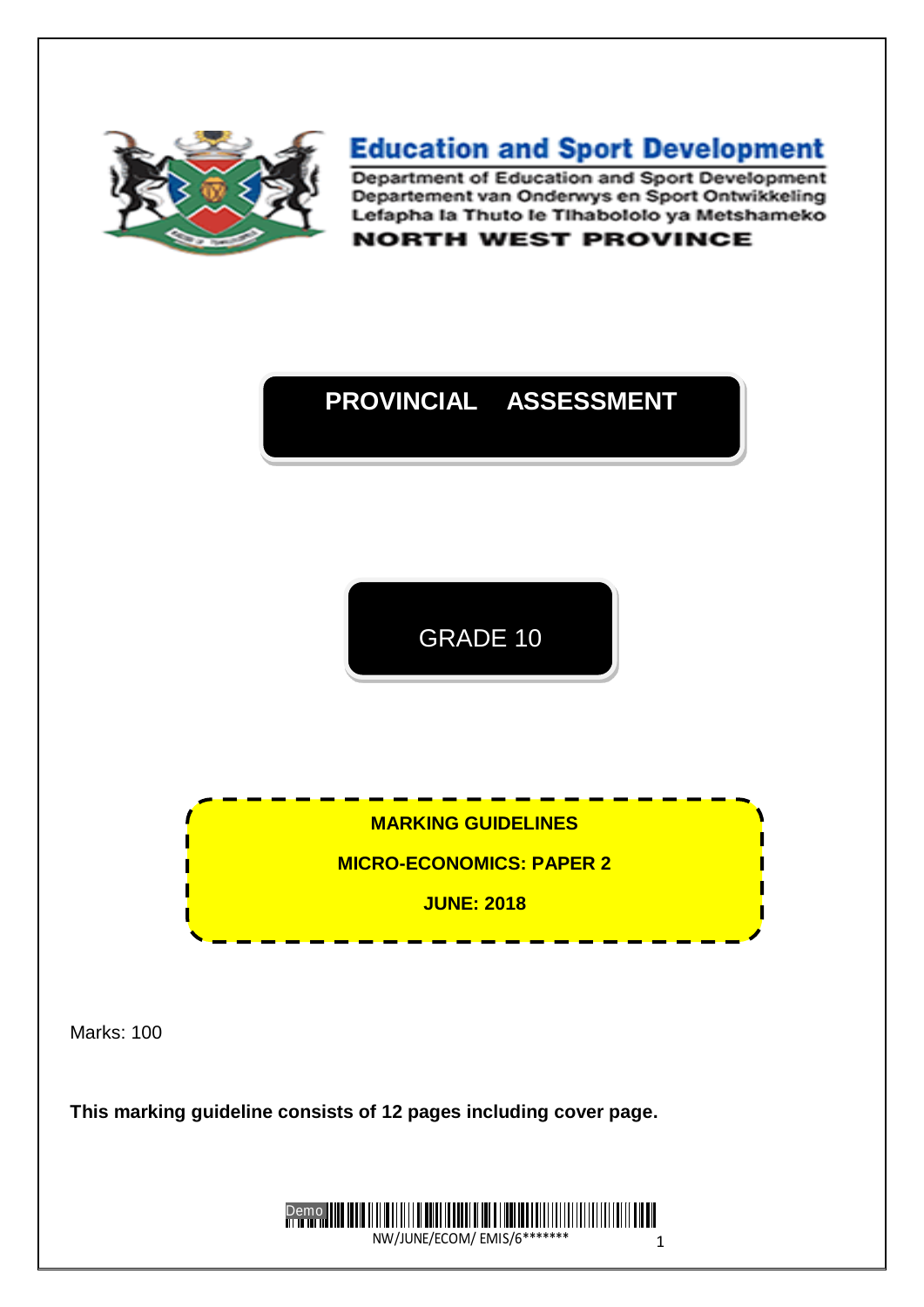### **SECTION A (COMPULSORY)**

### **1.1 MULTIPLE CHOICE:**

| 1.1.1 $D\sqrt{v}$ (market)                 |                     |
|--------------------------------------------|---------------------|
| 1.1.2 $A\sqrt{2}$ (monopoly)               |                     |
| 1.1.3 $C\sqrt{\sqrt{}}$ (opportunity cost) |                     |
| 1.1.4 $C\sqrt{\sqrt{t}}$ (three)           |                     |
| 1.1.5 A $\sqrt{v}$ (welfare payments)      | $(5 \times 2)$ (10) |
| <b>1.2 MATCH ITEMS:</b>                    |                     |

#### 1.2.2 E  $\sqrt{ }$ 1.2.3 D  $\sqrt{ }$

1.2.4 A  $\sqrt{ }$ 

1.2.1 C  $\sqrt$ 

1.2.5 B √ (5 x 1) (5)

# **1.3 SUPPLY A TERM OR CONCEPTS (NO ABBREVIATIONS OR ACRONYMS):**

| 1.3.1 Law of demand $\sqrt{}$ |  |
|-------------------------------|--|
|-------------------------------|--|

- 1.3.2 Black market√
- 1.3.3 Diminishing utility / disutility  $\sqrt{ }$
- 1.3.4 Indifference curve√
- 1.3.5 (National) minimum wage√ (5 x 1) (5)

## **TOTAL SECTION A: 20**

### **SECTION B**

Answer any **ONE** of the two questions from this section.

## **QUESTION 2**

2.1 Answer the following questions

### 2.1.1 **List any TWO functions of markets.**

- $\bullet$  To bring demand and supply (buyers and sellers) together $\sqrt{ }$
- It helps to allocate resources  $\sqrt{ }$
- Markets are self regulatory / the market forces determine the market price $\sqrt{ }$

(Any 2 x 1) (2)

### 2.1.2 **Why perfect market suppliers do not brand or advertise their products?**

- The different producers all produce identical (homogeneous) products $\sqrt{\sqrt{ }}$
- They are price takers prices are determined by market forces.  $\sqrt{1}$  (2)

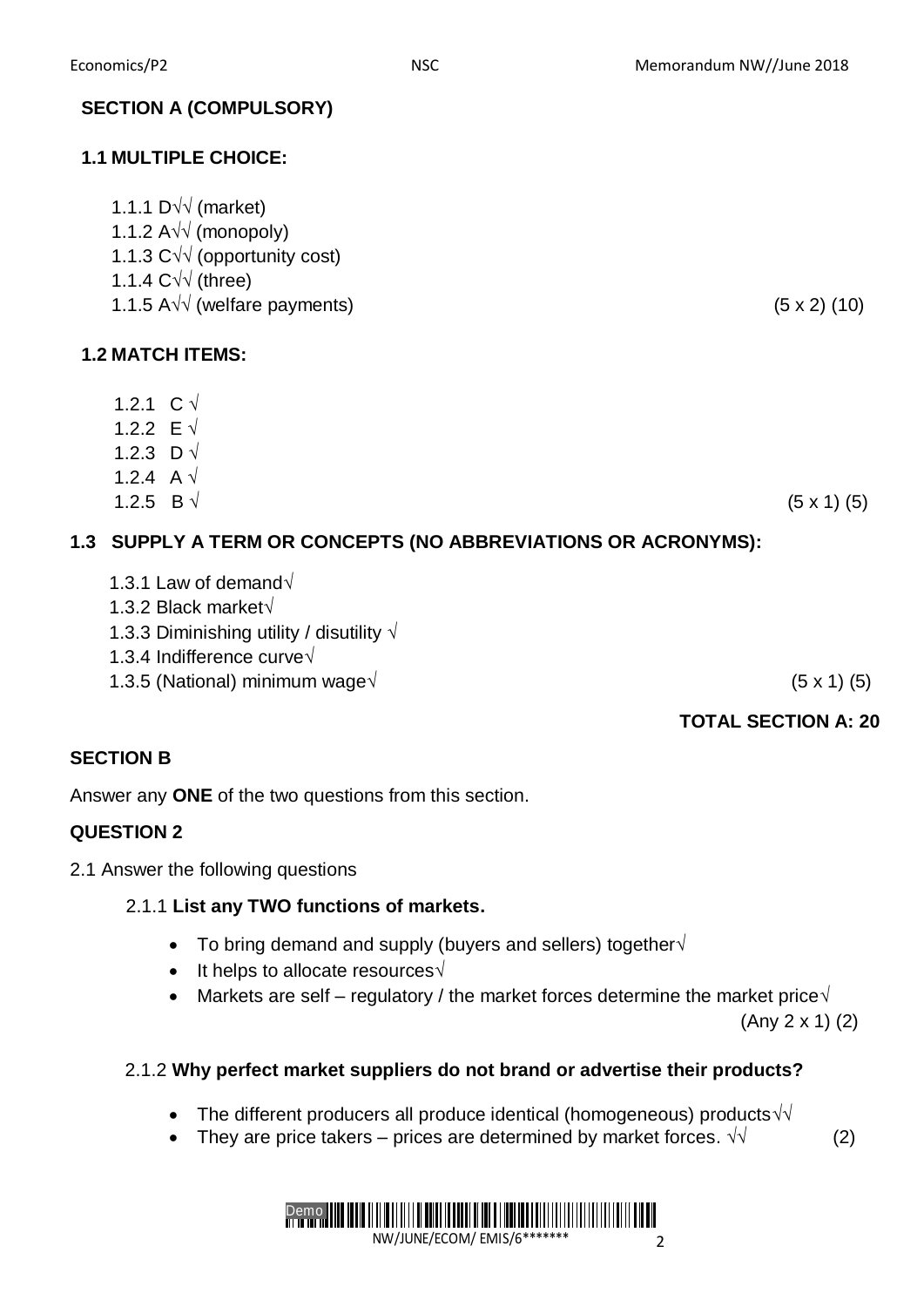# 2.2 **Data response:**

2.2.1 **Identify any two cell phone providers from the above picture.**

- Cell C√
- Vodacom√
- MTN√
- $\bullet$  8.ta. $\sqrt{ }$
- Virgin  $\sqrt{ }$  (Any 2 x 1) (2)

# 2.2.2 **Distinguish between** *monopoly* **and** *oligopoly.*

- Monopoly is a market structure where only one seller (producer) operates $\sqrt{\sqrt{ }}$
- Oligopoly is a market structure where only a few sellers operate  $\sqrt{2 \times 2}$  (4)

# 2.2.3 **How will you describe the** *nature of oligopoly products***?**

- Products are heterogeneous√ which means they differ on prices or features or bonus offer√√
- Examples are car dealers / cell phone providers / suppliers of electrical goods  $\sqrt{ }$

 $(2 \times 2)$  (4)

# **2.3 Data response:**

# 2.3.1 **Identify any TWO indirect taxes from the extract.**

- Value added tax / VAT√
- Fuel levy√
- $\bullet$  Ad-Valorem√ (Any 2 x 1) (2)

# 2.3.2 **What were the reasons for the Minister to make a harsh decision?**

- The minister wanted to increase the state revenue  $\sqrt{\sqrt{2}}$
- Wanted to fund the free tertiary education  $\sqrt{\sqrt{}}$
- To improve the welfare of the South African citizens  $\sqrt{$  (Any 2 x 2) (4)

# 2.3.3 **How will the Funza Lushaka graduates improve state revenue?**

- The dependence burden on government will decrease  $\sqrt{\sqrt{2}}$
- These teachers will be able to support themselves and their families $\sqrt{\sqrt{2}}$
- The state will benefit income tax from these graduates $\sqrt{\sqrt{ }}$

(Accept any other relevant response) (2 x 2) (4)

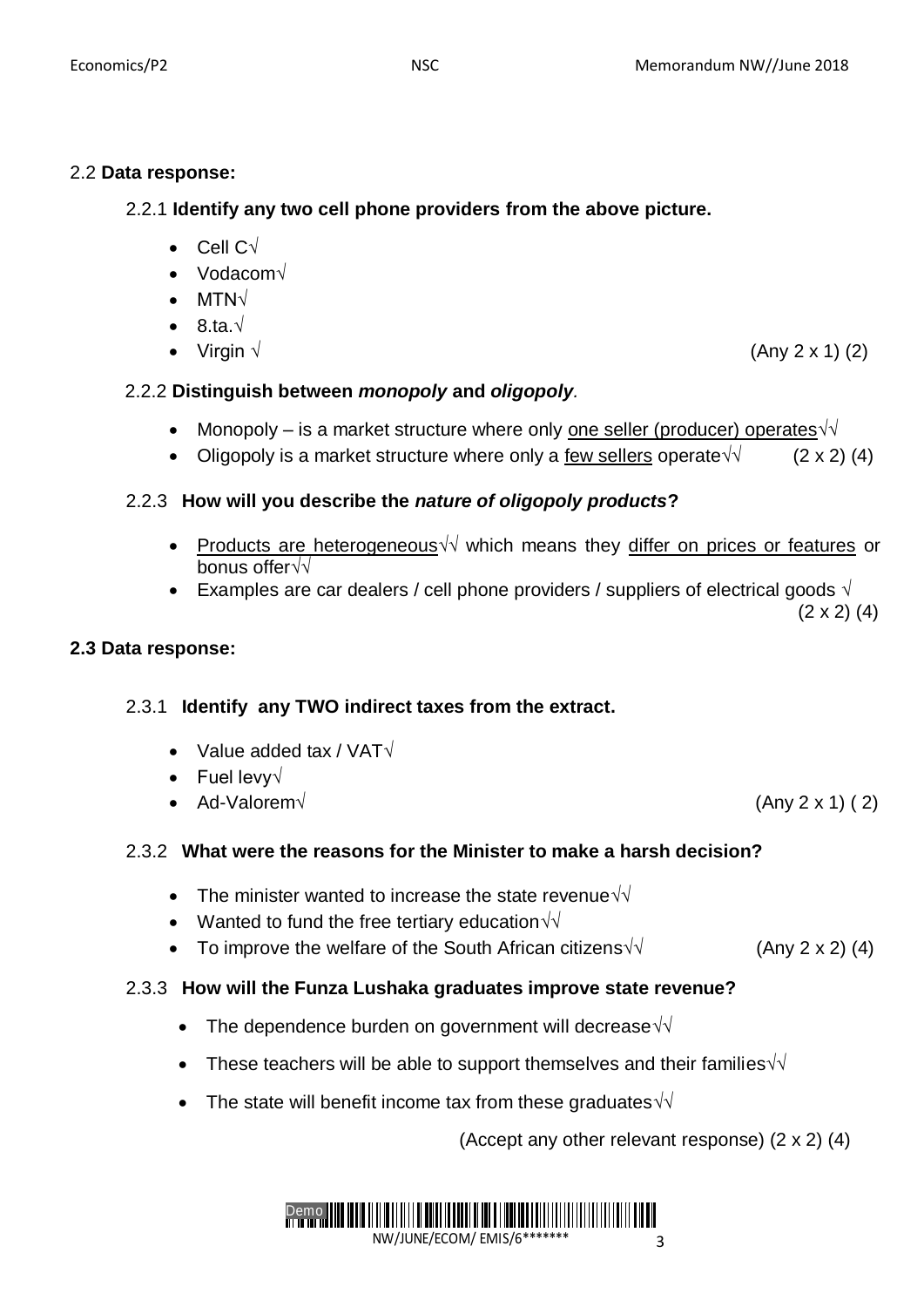**2.4 Differentiate between complementary goods and substitute goods.**

| <b>Complementary goods</b>                                                                   | <b>Substitute goods</b>                                                                                                                     |  |  |  |  |  |
|----------------------------------------------------------------------------------------------|---------------------------------------------------------------------------------------------------------------------------------------------|--|--|--|--|--|
| • Goods that helps to complete<br>another In some way. $\sqrt{v}$                            | • Goods that are used instead of a<br>particular goods. $\sqrt{v}$                                                                          |  |  |  |  |  |
| • Those goods that are often used<br>together $\sqrt{v}$ e.g. Motor vehicle and<br>Gasoline√ | • E.g. If you decide to eat beef<br>instead of eating chicken because<br>they have both protein (both have<br>the same utility). $\sqrt{v}$ |  |  |  |  |  |

(Accept any other correct relevant response) (2 x 4) (8)

### **2.5 Discuss any internal reasons that can move Production Possibility curve to the right (outward)**.

- Production Technique√ an improved production technique can cause an outward movement of PPC because of more efficient production√√
- Motivated employees√ the positive attitude of employees, as a result of intensive training, incentives (bonuses and recognition certificates) will improve worker productivity.√√
- In –house training√ an improvement in the skills level of the employees means they would be able to produce more√√
- New technological advances√ improved machines that work faster and more accurately. √√
- Improvement in use of resources√ methods that reduce raw material wastage and reducing downtime on machines by maintaining them regularly√√

(Accept any other correct relevant response) (Max. 8)

**[40]**

## **QUESTION 3**

### *3.***1 Answer the following questions**

- **3.1.1 Name any TWO types of utility**.
	- **Utility of form** $\sqrt{ }$
	- Utility of place $\sqrt{ }$
	- Utility of time $\sqrt{ }$
	- Utility of possession  $\sqrt{2 \times 1}$  (Any 2 x 1) (2)

### **3.2.1 Why the supply curve has a direct relationship?**

It shows that an increase in price result to an increase in quantity supplied  $\sqrt{\sqrt{2}}$ 

 $(2)$ 

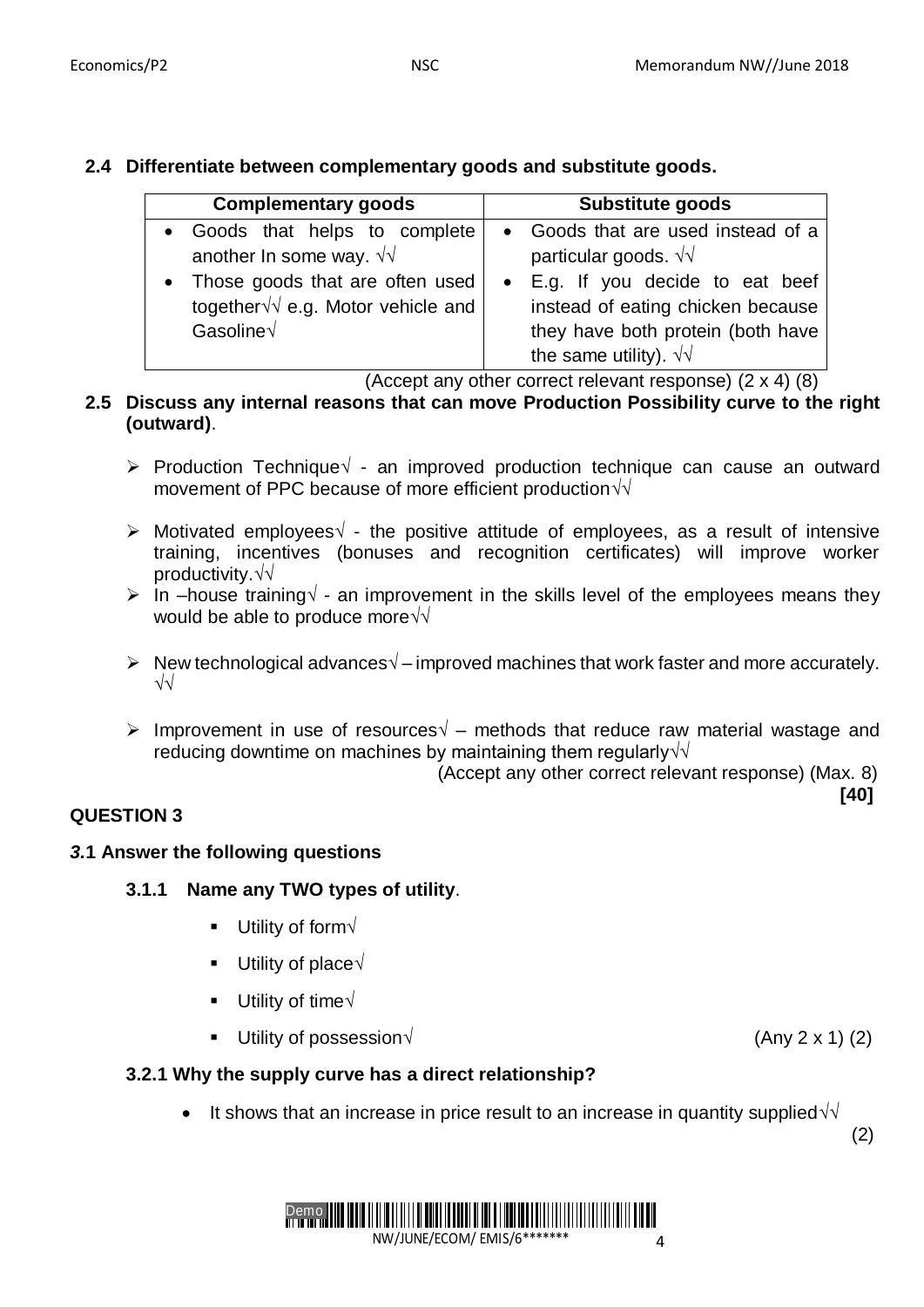**3.2.1 Identify TWO products that can be produced in the graph above**.

\n- Gun 
$$
\sqrt{}
$$
\n- Butter  $\sqrt{}$
\n- (2 x 1) (2)
\n

### **3.2.2 Describe the concept** *productive efficiency***.**

Is achieved when the economy is using all available resources to the full $\sqrt{2}$  and Is producing the maximum possible output $\sqrt{2}$ 

## **3.2.3 Explain the economic concept represented by the letter A.**

- Letter A represents **inefficiency**, which occurs when conditions in a market are not ideal and this results in the market not being efficient√√
- It occurs because the producer is not operating at the maximum possible output with available resources (the producer does not use all his resources).  $\sqrt{d}$
- Or the producer is using the resources inefficiently wasting resources.  $\sqrt{d}$
- To allocate scarce resources or to distribute income in a fairway.√√ (Any 1 x 2) (2)

### **3.2.4 Is it possible to achieve the production indicated by letter X? Motivate your answer**.

- It is not possible to produce at point  $X \sqrt{y}$
- The resources (factors of production) are insufficient to produce those quantities $\sqrt{\sqrt{ }}$
- The producer will have to make choice about what quantities of butter and guns to produce with limited resources√√  $(2 \times 2)$  (4)

### 3.3 **Data response**

## **3.3.1 What was the initial supply of tacos at R1.50 and R3.00?**

- 750 quantities supplied√ @ R1.50
- $\bullet$  1500 quantity supplied√ @ R3.00 (2 x 1) (2)

## **3.3.2 What does the law of supply states?**

• The law of supply states that as the price goes down the quantity supplied goes down and when the price goes up the quantity supplies goes up.  $\sqrt{v}$  (2)

### 3.3.3 **How would you illustrate the increased market supply graphically?**

It will be illustrated on the right / shift to the right $\sqrt{\sqrt{2}}$ 

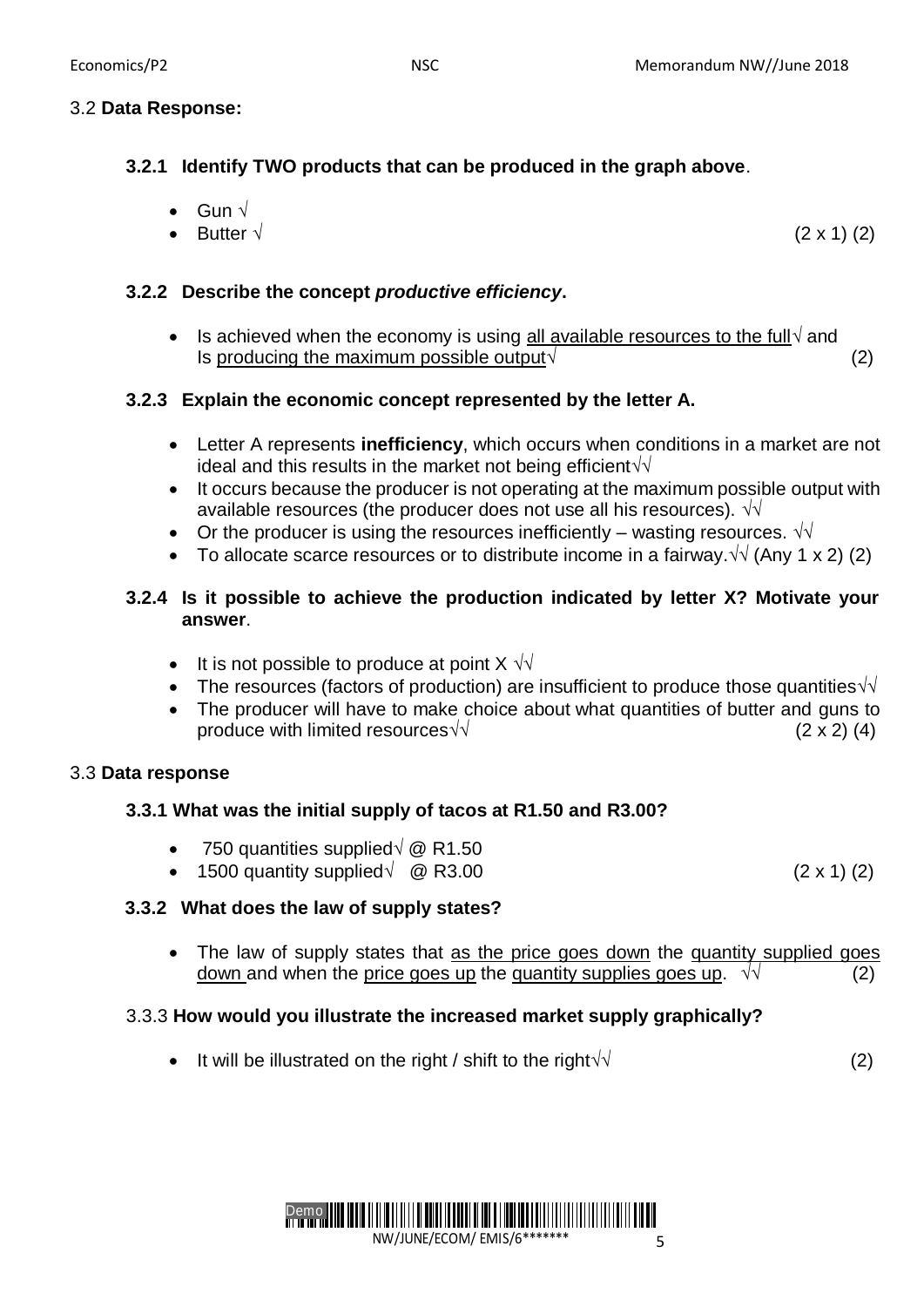# 3.3.4 **Comment about the effects of change in quantity supplied.**

- Change in supply is represented by a TOTAL SHIFT of the supply curve either to the left or the right of the original supply curve.  $\sqrt{\sqrt{2}}$
- A change in quantity supplied is represented by a MOVEMENT ALONG the same supply curve towards to the left or right√ $\sqrt{\frac{2 \times 2 (4)}}$

# **3.4 Differentiate between an indifference curve and production Possibility curve**.

# INDIFFERENCE CURVE

- An indifference curve is a curve that shows all the combinations of two products that will supply the consumer with equal levels of satisfaction or utility√√
- Deals with goods and services that can be consumed.  $\sqrt{v}$
- Indifference curves are bent inwards.  $\sqrt{\sqrt{ }}$  (Max. 4)

PPC

- This is a diagram that shows what combination of two different goods the economy is capable of producing given the available limited supply of the factors.  $\sqrt{d}$
- Deals with goods and services that can be produced.  $\sqrt{d}$
- PPC curves are bent outward.  $\sqrt{\sqrt{2}}$  example 2011 and 2012 (Max. 4)

 $(2 \times 4)$  (8)

# **3.5 Discuss any TWO conditions for a good or service to access the world markets.**

- **There must be a wide demand:** √ some goods are of national demand like local fashion, books in local languages and staple food for indigenous people.  $\sqrt{d}$  Other goods are of international demand because they are basic and common necessities such as oil, wheat, wool etc.  $\sqrt{\sqrt{2}}$
- **It must be transportable:** √ Fixed assets such as land and buildings are immovable and therefore cannot be transported. √√ However, internationalisation of profession such as education, medicine, electronics, law, accounting etc. Have made possible for labour to be mobile.  $\sqrt{\sqrt{2}}$
- **The cost of transport must be small in relation to the value of the good:**√ The value of gold and platinum exported by South Africa to other countries should be more than its transport cost; otherwise it would not make economical sense for South Africa to continue exporting or for other countries to import.  $\sqrt{\sqrt{ }}$
- **It must be durable:** √ Goods that are long lasting and do not perish quickly will be accessible to the entire world, unlike goods that perish easily, for example milk, bread, fresh vegetables etc. These require a specialize transport system. $\sqrt{\sqrt{}}$
- **Entry must not be restricted:** √The size of goods and services that are to access the global markets depends on the government import control measure, which is desired to restrict unwanted products in countries.  $\sqrt{2}$  x 4) (8)**[40]**

**TOTAL SECTION B: 40**

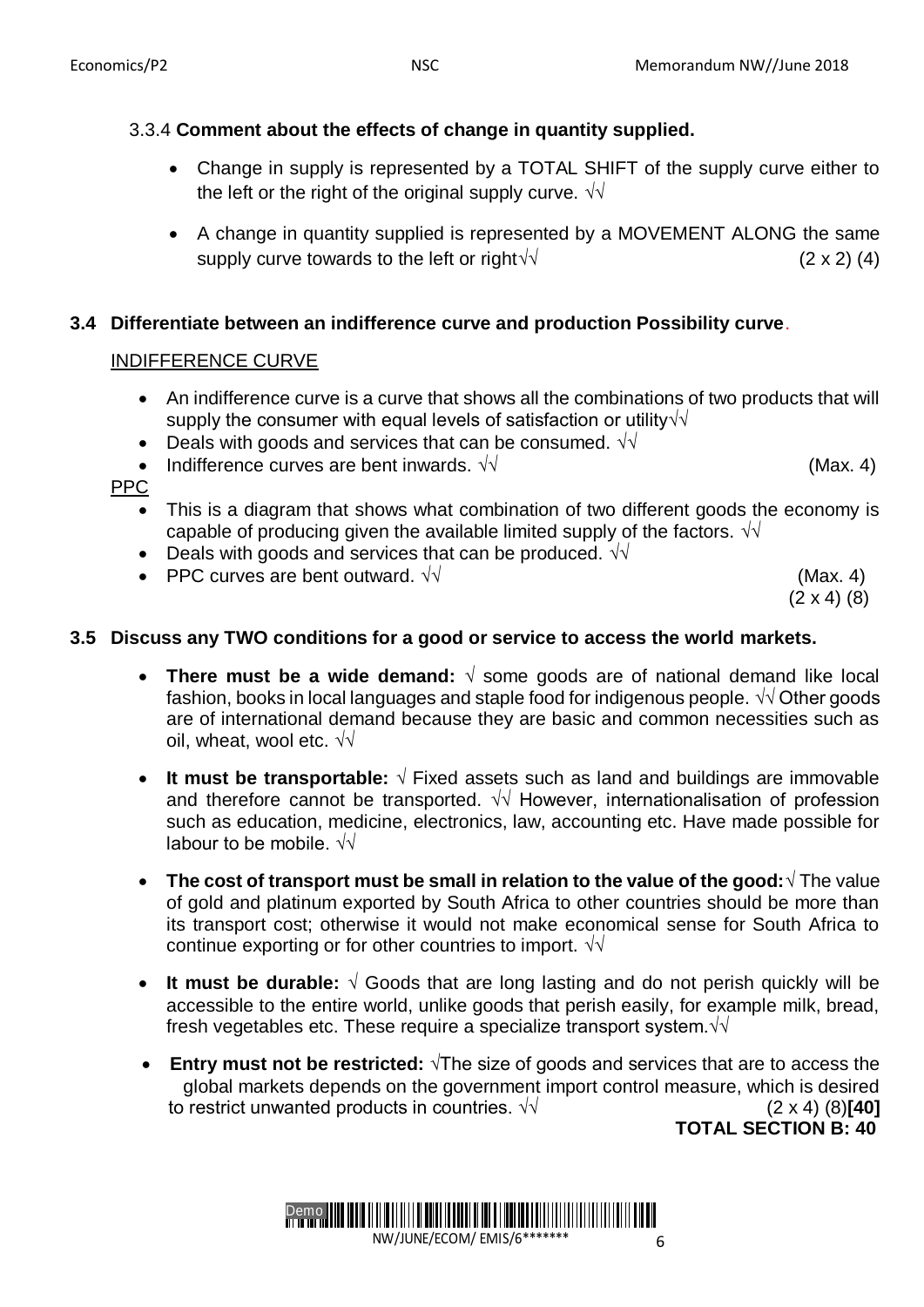### **SECTION C**

Answer any ONE of the two questions in this section in the ANSWER BOOK.

Your answer will be assessed as follows:

| <b>STRUCTURE OF ESSAY</b>                                                             | <b>MARK</b>       |
|---------------------------------------------------------------------------------------|-------------------|
|                                                                                       | <b>ALLOCATION</b> |
| Introduction                                                                          |                   |
| The introduction is a lower order response:                                           |                   |
| A good starting point would be to define the main concept related to the question     |                   |
| topic.                                                                                | Max. 2            |
| Do not include any part of the question in your introduction                          |                   |
| Do not repeat any part of the introduction in the body                                |                   |
| Avoid stating in the introduction what you are going to discuss in the body           |                   |
| <b>Body</b>                                                                           |                   |
| Main part: Discuss in detail /in-depth discussion / Examine / Critically discuss /    | Max 26            |
| Analyze / Compare / Evaluate / Distinguish / Differentiate / Explain                  |                   |
| Additional part: Give own opinion / critically discuss / Evaluate / Draw a graph and  | Max 10            |
| explain. Use the graph given and explain / Complete the given graph / Calculate /     |                   |
| Deduce / Compare / Explain / Distinguish / Interpret / Briefly debate / How / Suggest |                   |
| <b>Conclusion</b>                                                                     |                   |
| Any higher-order conclusion should include:                                           |                   |
| A brief summary of what has been discussed without repeating facts already            |                   |
| mentioned                                                                             | Max 2             |
| Any opinion or value judgment on the facts discussed<br>$\bullet$                     |                   |
| Additional support information to strengthen the discussion / analysis                |                   |
| A contradictory viewpoint with motivation, if required                                |                   |
| <b>Recommendations</b>                                                                |                   |

### **QUESTION 4**

| Discuss in detail the characteristics of a perfect market.   | (26)         |
|--------------------------------------------------------------|--------------|
| List and explain any FIVE factors that influence individual. | (10)<br>[40] |

### **INTRODUCTION**

The markets are important because they distribute goods and services for the production and make them available to consumers. There are two main types of markets, namely perfect and imperfect. √√ **(Max 2)**

### **BODY: MAIN PART**

#### **There are large number of buyers√**

No individual buyer can influence the price of the good or service by changing the demand  $\sqrt{\sqrt{2}}$ 

#### **There are large number of sellers** √

No individual seller can influence the price of the good or service by changing the supply $\sqrt{\sqrt{2}}$ 

### **The buyers and sellers have full information about the market.** √

• There is a detailed information about the market conditions $\sqrt{\sqrt{ }}$  (JSE publishes detailed information about the companies 'shares)

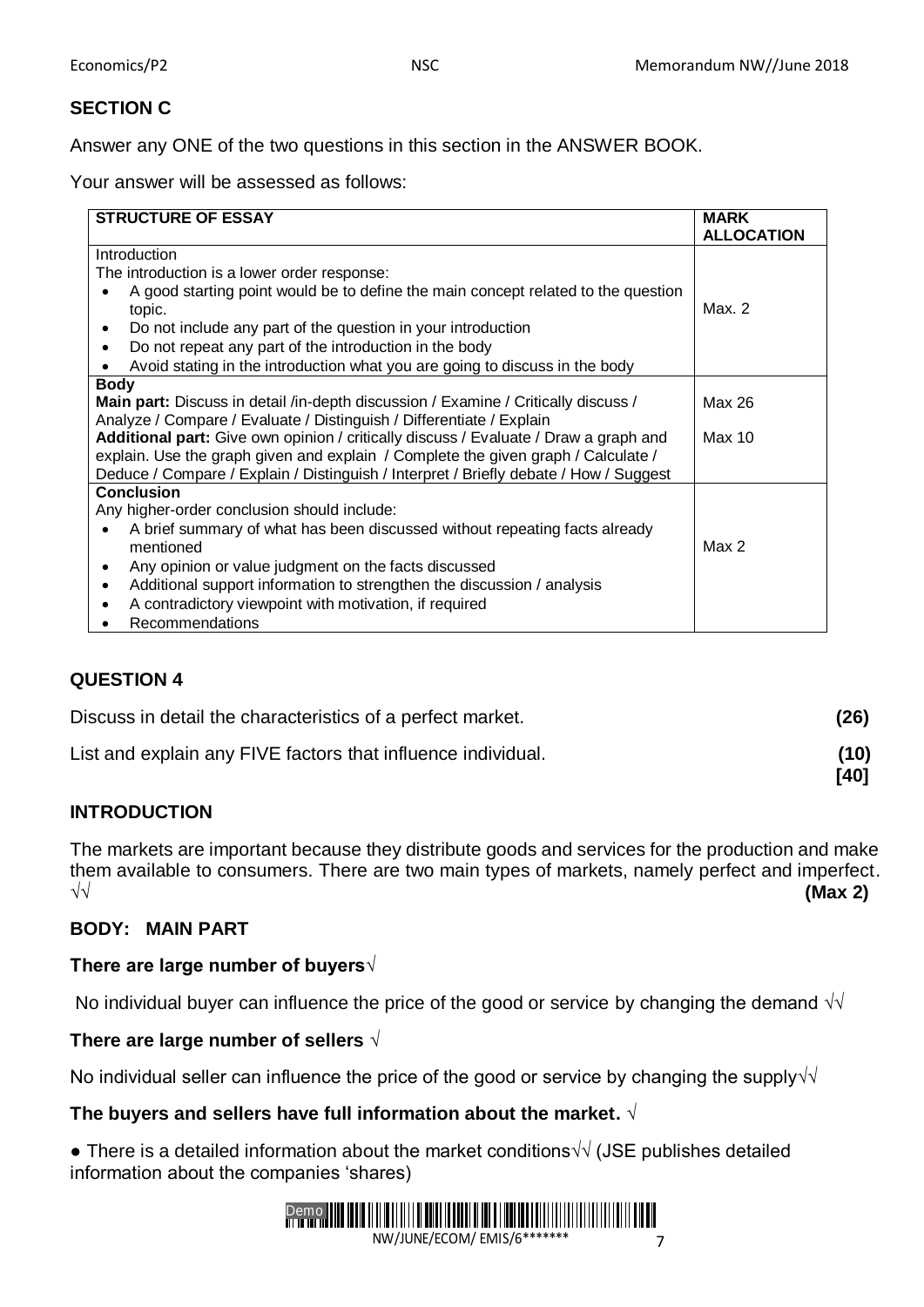Buyers know exactly what each seller is offering and prices $\sqrt{\sqrt{ }}$ 

Neither the buyers nor sellers can influence the price of the goods or service√√

#### **Buyers and sellers are free to enter or leave the market.√**

 $\bullet$  It is relatively simple and easy for new businesses to enter this market. $\sqrt{\sqrt{2}}$ 

Supplier can also exit the market freely. $\sqrt{\sqrt{}}$ 

### **All goods or services on the market are identical or homogenous√**

The sellers deal on the same goods or services.√√

The sellers offer the same goods at the same market price.√√

#### **No government interference with buyers or sellers** √

There should be no government involvement to influence the prevailing market prices, amount of goods supplied or demanded.√√

### **Free movement of factors of production√**

#### **No collusion between sellers** √

• neither the buyers nor sellers can influence the price of the goods or service $\sqrt{\sqrt{ }}$ 

Max (26)

#### **ADDITIONAL PART (***List and explain any FIVE factors that influence individual*)

- The price of a product.  $\sqrt{ }$  when the price falls, people buy more of the product. / They are now prepared to buy additional units that give them less satisfaction because the price is lower.  $\sqrt{7}$  / The total satisfaction that they get from consuming the good increases $\sqrt{7}$
- The income of the prospective buyer  $\sqrt{ }$  if their income increases, consumers have more money to spend.  $\sqrt{}/$  If their income decreases consumers have less money to spend $\sqrt{}$
- The price of related products (substitute and complementary products)  $\sqrt{\ }$  example, when the price of shoes decreases the demand for socks will increases√ / As the price of petrol increases, the demand for large motor cars drops. $\sqrt{\ }$  When the price of butter increases, the demand for margarine increases.  $\sqrt{ }$
- A successful advertising campaign√ successful advertising leads to an increase in demand.√ / Lack of effective advertising may mean that consumers will stop buying those products√
- The change in fashion  $\sqrt{ }$  changes in fashion such as for natural fibres leads to greater demand for cotton. $\sqrt{}$  / Example, there is a smaller demand for landlines telephone as cell phones have become fashionable, affordable and they are also convenient $\sqrt{ }$
- New technological advances $\sqrt{ }$  the demand for cell phones is greater than the demand for landlines. / Demand for CDs and DVDs has decreased with the introduction of new technology in Flash- HD√

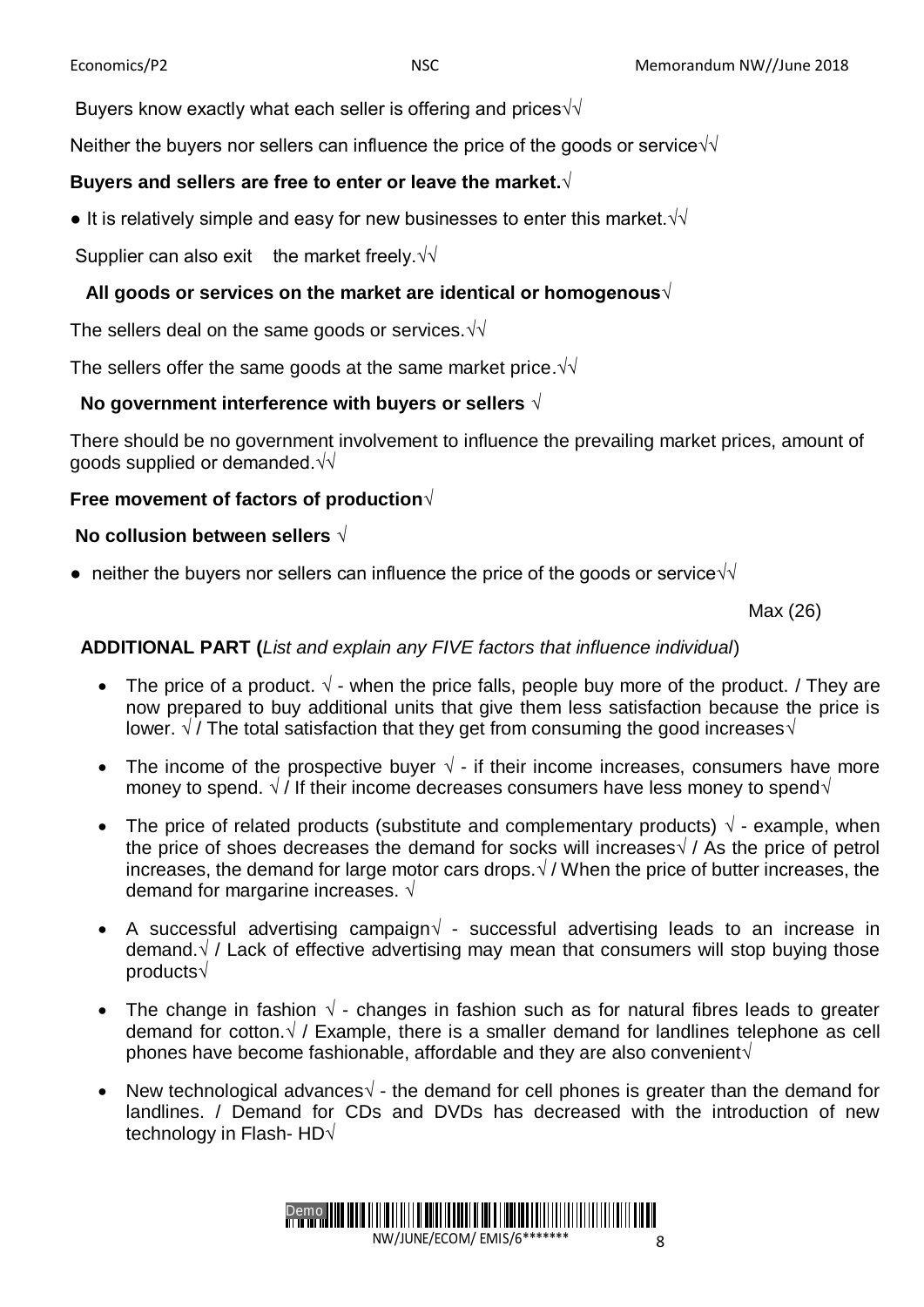The change in the climate  $\sqrt{ }$ - consumers buy more of certain goods like cool drinks and peak caps in summer.√ Example, consumer buys less ice cream in winter and more hot foods and beanies (winter hats) $\sqrt{ }$  (Any 5 x 2) (10

### **CONCLUSION**

In this market the sellers are not able to exploit consumers because it is difficult to make abnormal profit √√

(Accept any relevant conclusion) (Max. 2)

**[40]**

### **QUESTION 5**

- Without using graphs, discuss in detail the following methods of government involvement in the economy**:** 
	- $\triangleright$  Production subsidy (8)
	- $\triangleright$  Maximum prices (8)
	- $\triangleright$  Welfare (10) (26)
- Outline any FIVE reasons why the government should be involved in the economy. (10)

### **INTRODUCTION**

● One of the key issues is the type of intervention governments should take to regulate market. The approach used mostly is financial intervention.√√

**(Max. 2)**

## **BODY: MAIN PART**

### **Production subsidy:**

- This occurs when government compensates a supplier for a portion of their production costs.  $\sqrt{v}$
- This is usually done for industries or products that are considered essential and where the aim is to keep prices low.  $\sqrt{\sqrt{2}}$
- A good example of this would be a subsidy on milk.
- The producer of the milk receives a subsidy and can therefore keep the price of milk at a lower price than what normal market circumstances would dictate.  $\sqrt{\sqrt{2}}$
- Under the South African Spatial Development Initiative (SDI) the government will sometimes give cash grants to new companies to assist them to establish themselves in the market.  $\sqrt{9}$  (8)

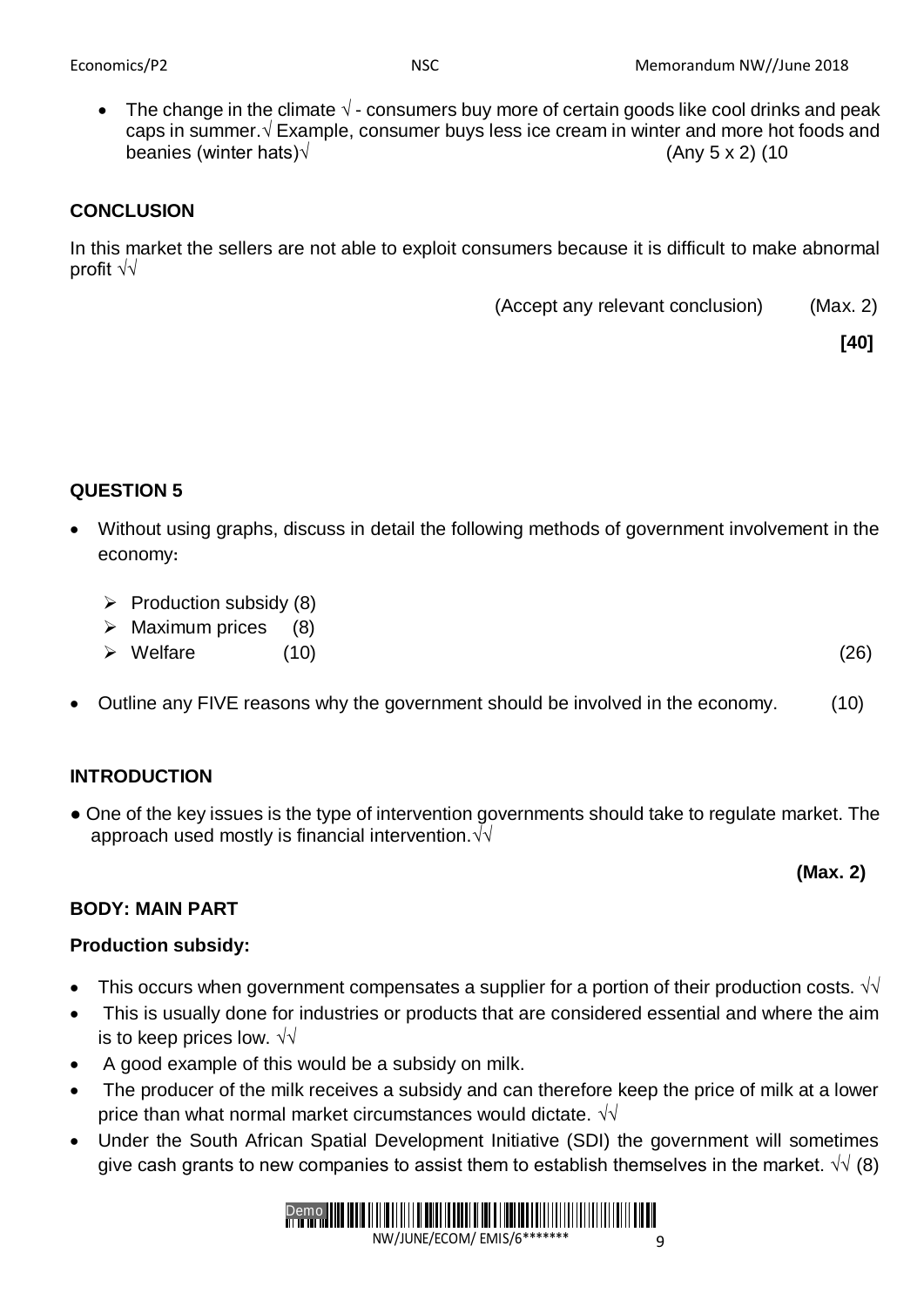### **Maximum prices** (8)

- It is done to keep the prices of necessities and basic food low in order to ensure the poor have access to a good√√
- Maximum prices are set to prevent consumers from being exploited and having to pay excessive prices √√
- Governments impose price ceilings in the hope that they will keep prices low and control inflation. √√
- In South Africa we see these price ceilings on petrol and paraffin.  $\sqrt{ }$
- To limit the production of certain goods and services when resources are scarce.  $\sqrt{\sqrt{}}$
- The cost of borrowing money is sometimes capped through an interest rate ceiling, i.e. the banks cannot charge more than a certain amount of interest on a loan $\sqrt{\sqrt{2}}$

#### **Welfare**

- Is a social effort to promote the physical and material well-being of people.  $\sqrt{\sqrt{}}$
- Services and products have social benefits greater than the direct benefits derived by the user of the goods or services are seen as merit goods that contribute to the welfare of a society.  $\sqrt{d}$
- Welfare is about providing the most basic of life sustaining needs of people. √√
- Through the welfare system the government supplements the incomes of the needy by way of child support grants, old age grants and care dependency grants for disabled children.  $\sqrt{d}$
- It is because of high inherent social benefit of these goods and services that government intervention is necessary to ensure that the needs of society are met.  $\sqrt{\sqrt{2}}$

(10)

#### **(Max.26)**

#### **ADDITIONAL PART**

The reasons for government involvement in the economy:

- When market failure (productive and allocative inefficiencies) occurs it results in insufficient supply of essential goods and services.  $\sqrt{\sqrt{2}}$
- When the citizens suffer because of the effects of business cycles, such as during recession. √
- When there are inequalities in the distribution of wealth, such as when there are many wealthy but also many poor people.  $\sqrt{\sqrt{2}}$
- When there are economic inequalities in jobs, management structures and ownership due to discrimination. √√
- When high capital outlay is required for essential goods and services, such as roads, dams, railroads and the supply of electricity.  $\sqrt{\sqrt{2}}$

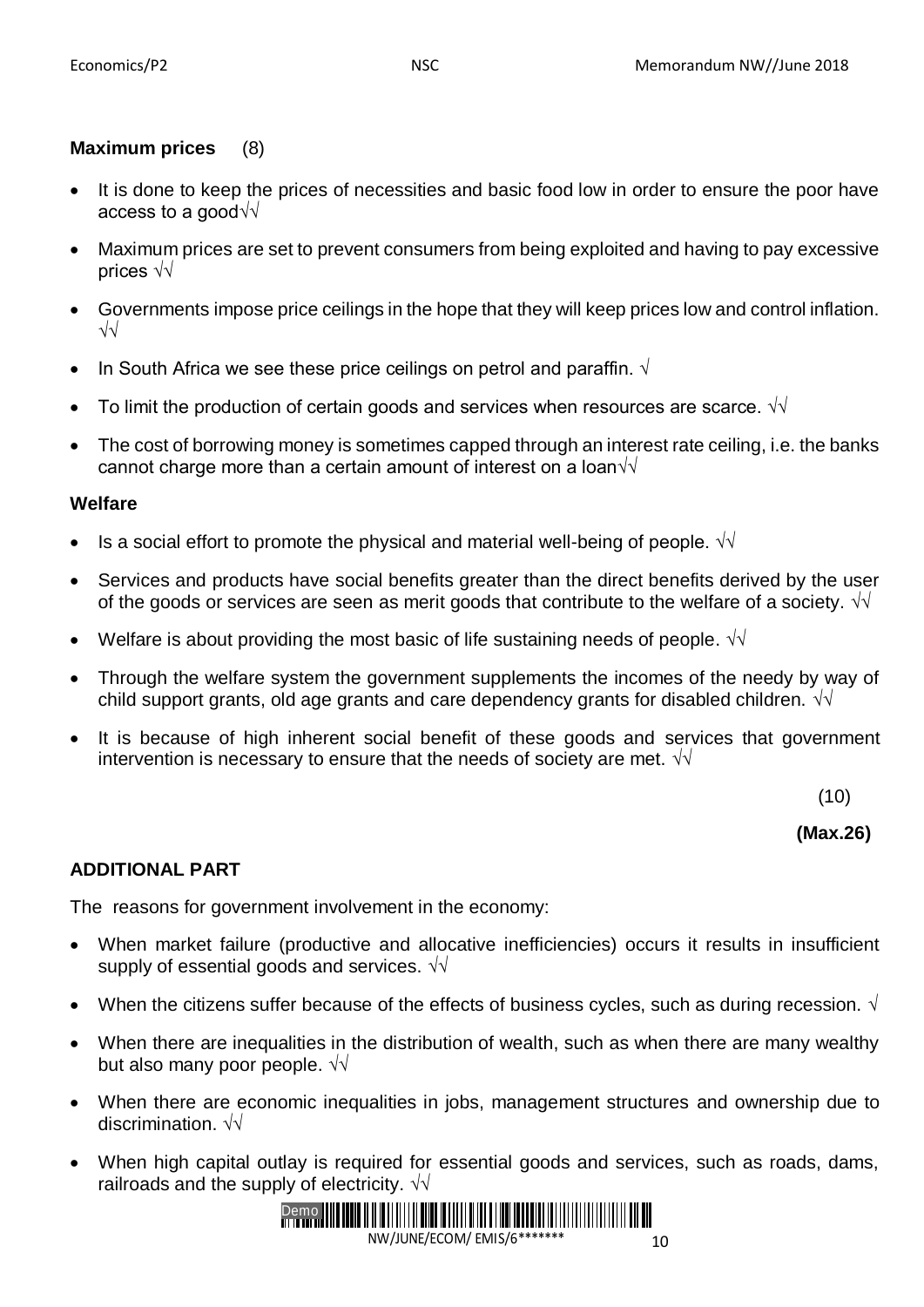When the wellbeing of citizens is in danger, such as when private enterprise is not willing or able to provide necessary goods and services. √√

(Accept any other correct relevant response) **(Max. 10)**

### **CONCLUSION**

●The government has to intervene so as to close the gap and provide the goods and services that are not sufficiently produced by the market.  $\sqrt{\sqrt{ }}$  (Max. 2)

 **(Accept any relevant conclusion but not a repeated fact) [40]**

 **TOTAL SECTION C: 40**

 **GRAND TOTAL: 100**